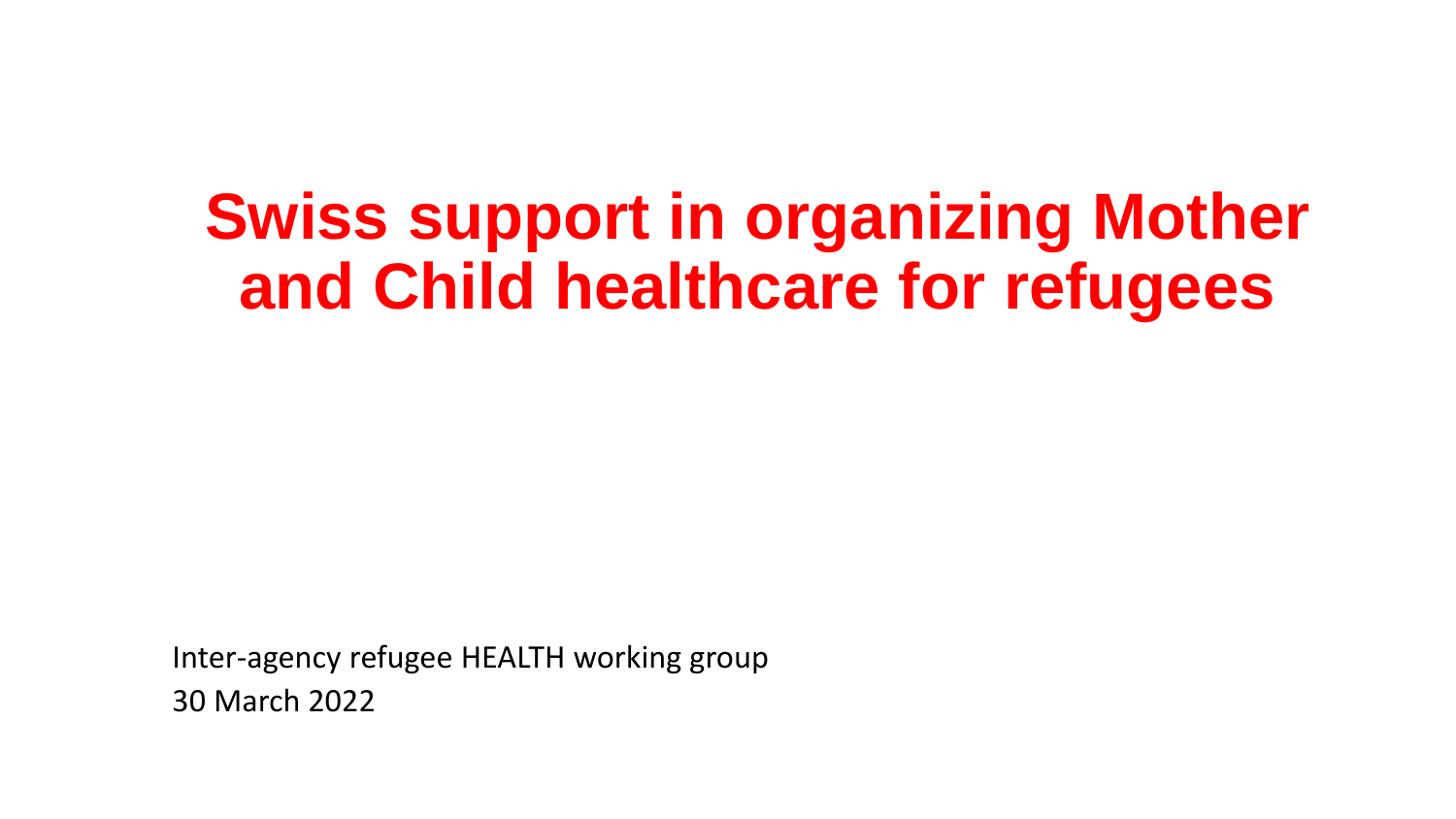## **Swiss support in organizing Mother and Child healthcare for refugees from Ukraine**

- Experts from Switzerland assessed Stefan Voda, Causeni and Anenii Noi hospitals for technical assistance for improving the contingency plan by using the PAHO Hospital Initiative Assessment Form (on 8-9 March). Several findings summarized:
	- *Some shortages of medicines, consumables and other supplies may soon occur in the event of a mass influx of refugees*
	- *Supporting a local hospital will strengthen capacity which will be essential for both the Moldovan and refugee populations*
	- *Due to its location (closest to the border with Palanca), Stefan Voda hospital seems to be the best hospital to support in the field of mother and child healthcare in case of a mass influx of refugees.*
- The Swiss EMT, specializing in maternal and child health care, initially organized its office in Manej by bringing necessary medications and purchasing the furniture to assure full functionality. *The most common health events addressed by Swiss EMT in Manej were acute respiratory infections in children aged 5-17 years*
- Later, the EMT moved to the MoldExpo, where it organized the M&C care for refugees accommodated there
- From the beginning  $(18<sup>th</sup> March)$  of the clinical activities until 29<sup>th</sup> of March there were treated **112** refugees, including **81** children, **6** pregnant / breastfeeding mothers and **25** adults.









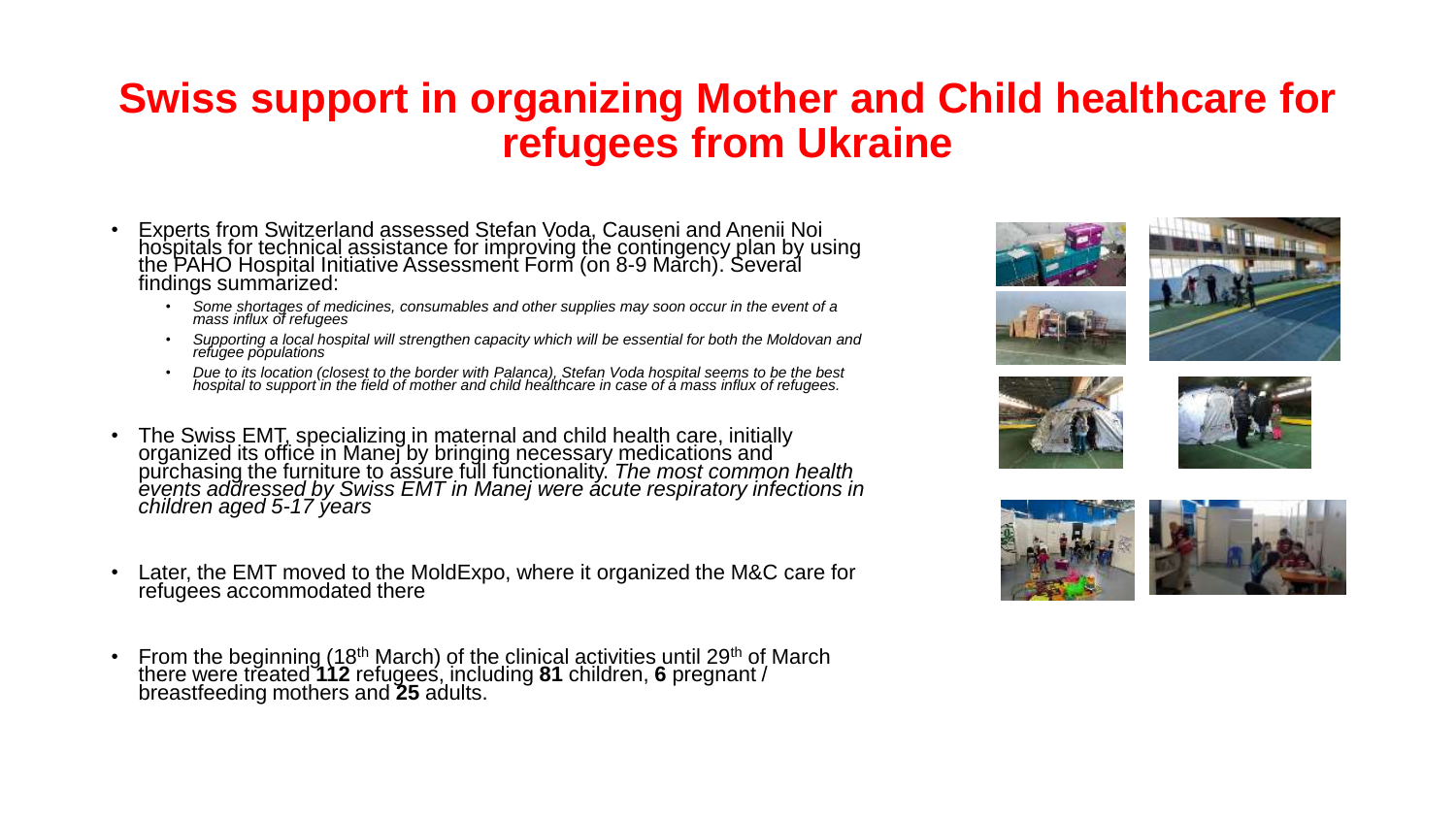## *On going and planned activities*

- **On going capacity building** for the ambulance center for the segment of pediatric emergencies by providing a practical ToT related to selected subjects.
	- *National mobile training teams are supposed to train on site the specialists from districts, including Stefan Voda and Causeni.*
- Ensuring the continuation of activity of Swiss EMT at MoldExpo including the coordination with other international EMTs.
- Continuous support by providing medicaments and other supplies for proper functioning of the medical office.
- Further more detailed needs assessment for the Stefan Voda and Causeni hospitals regarding equipment and materials for appropriate response to emergency situations.
- On site capacity building for emergency teams at Causeni and Stefan Voda hospitals in Reproductive Măternal newborn and child health.